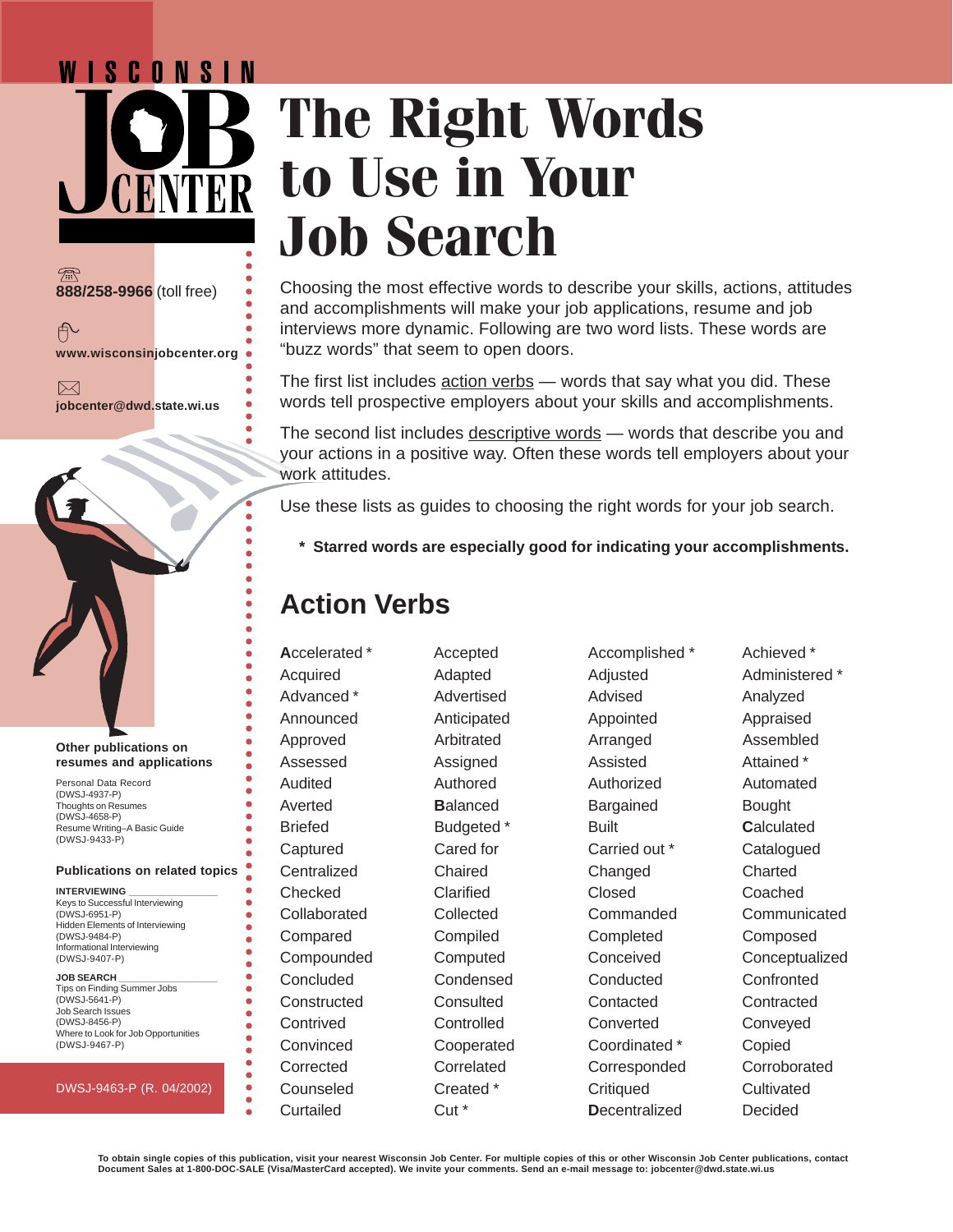# **Action verbs, continued**

Decreased \* The Defined Contract Delegated Delivered Delivered Demonstrated Described Designed Detailed Detected Determined Developed \* Devised Devised Diagnosed Directed Discovered Dispensed Displayed Disproved Dissected Distributed Diverted Documented Doubled \* Doubled Drafted Drove **E**arned Edited Educated Effected Eliminated \* Employed Enacted Encouraged Enforced Engineered Enjoyed Enlarged Enlisted Enlarged Entertained Entertained Entertained Entertained Entertained Equipped Established \* Estimated Evaluated Evaluated Evaluated Examined Exceeded \* Exchanged Executed Exhibited Expanded \* Expanded \* Expedited \* Experimented Explained Explored Extracted **F**abricated Facilitated Familiarized Fashioned Figured Filed Financed Financed Focused Focused Focused Focused Focused Followed directions Forecasted **Followed directions** Forecasted **Formalized** Formed Formulated **Founded \*** Furnished **Gathered Gathered** Generated \* Governed Constanting Graduated Graduated Graduated Graduated Graduated Graduated Graduated Graduated Grouped Guided **H**alted Handled Headed \* Helped Hired **I**dentified Illustrated **Implemented \*** Improved \* Improved \* Improvised Increased \* The Indexed The Induced Induced Influenced **Influenced Influenced** Informed Thitiated \* The Innovated \* Innovated \* Inspected Inspired Installed Instituted Instructed Insured Integrated Intensified Interpreted Interviewed **Introduced \*** Introduced \* Inventoried http://www.fileson.com/inventoried inventoried

# **Applying action verbs**

Action verbs give your resume power and direction. Try to begin all skills statements with an action verb. Here is a sample of action verbs or different types of skills:

| <b>Management skills</b> | <b>Creative skills</b> | <b>Technical skills</b>     | <b>Financial skills</b> |
|--------------------------|------------------------|-----------------------------|-------------------------|
| administered             | conceptualized         | assembled                   | administered            |
| analyzed                 | created                | built                       | analyzed                |
| coordinated              | designed               | calculated                  | balanced                |
| developed                | established            | designed                    | budgeted                |
| directed                 | fashioned              | operated                    | forecast                |
| evaluated                | illustrated            | overhauled                  | marketed                |
| improved                 | invented               | remodeled                   | planned                 |
| supervised               | performed              | repaired                    | projected               |
| <b>Clerical skills</b>   | <b>Helping skills</b>  | <b>Communication skills</b> | <b>Research skills</b>  |
| arranged                 | assessed               | arranged                    | clarified               |
| catalogued               | coached                | addressed                   | evaluated               |
| compiled                 | counseled              | authored                    | identified              |
| generated                | facilitated            | drafted                     | inspected               |
| organized                | represented            | formulated                  | organized               |
| processed                |                        |                             | summarized              |
| persuaded                |                        |                             |                         |
| systemized               |                        |                             |                         |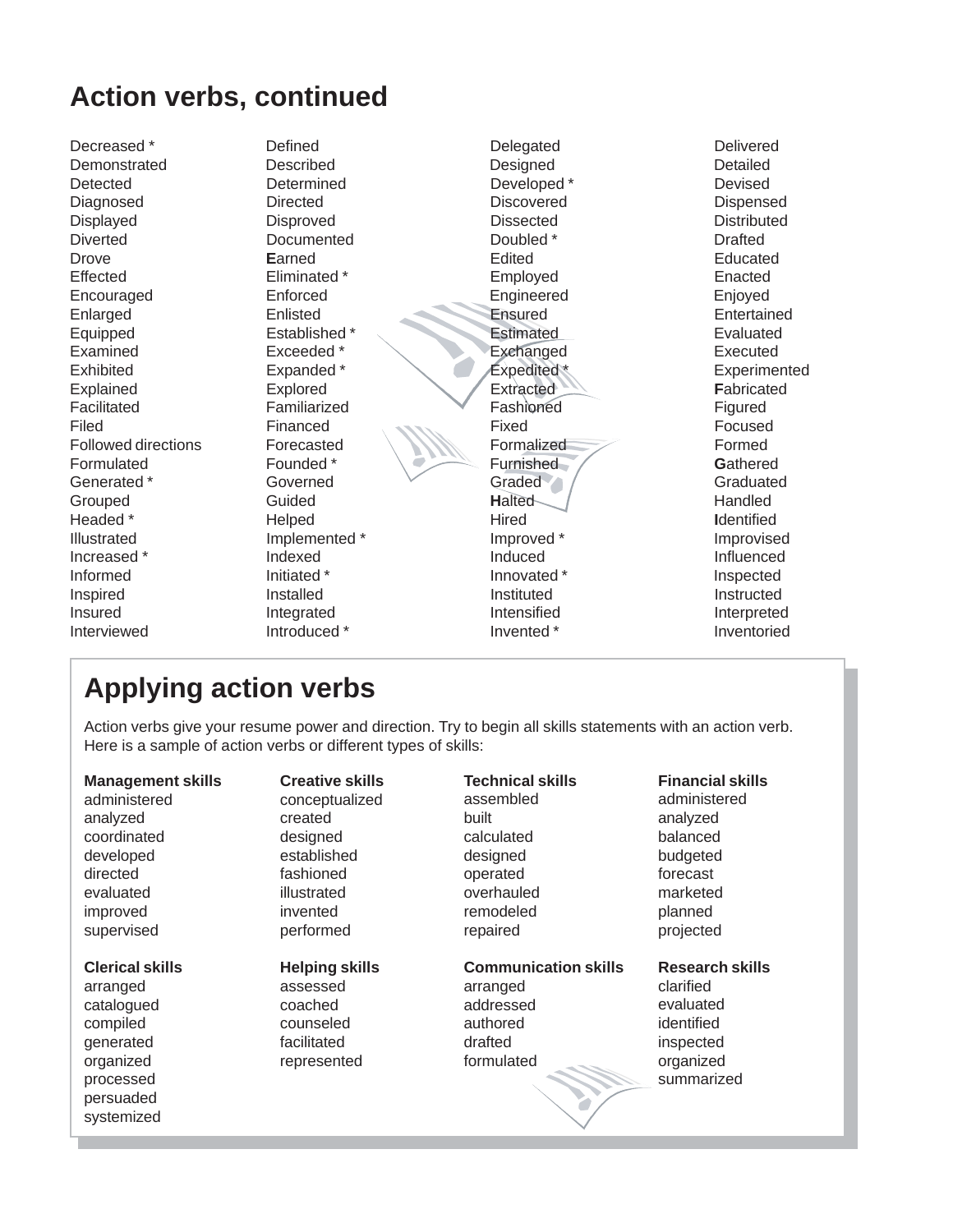### **Action verbs, continued**

Invested Judaed Launched\* Lifted Located Managed Mastered Merchandised Monitored Negotiated **Observed** Operated Overcame \* Participated Persuaded Placed Prescribed Problem solved \* Programmed Prompted Proved<sup>\*</sup> Purchased Rated Recommended Rectified \* Regulated Removed Repaired Reshaped Restocked Revamped\* **Satisfied** Searched Sequenced Set up Signaled Solved<sup>\*</sup> Spearheaded\* Standardized Strengthened Succeeded Supported Systematized Taught Tightened **Trained** Translated **Trimmed Tutored** Unified \* Upgraded \* Verified Weighed Wrote

Investigated Justified Learned Liquidated Logged Manipulated Measured Modeled Motivated Nominated Obtained Ordered Overhauled\* Perceived Photographed Planned Presented Processed Prohibited Proofread Provided Questioned Read Reconciled Redesianed\* Rehabilitated Rendered Reported Resolved\* Restored Reversed\* Saved\* Secured Served Shaped Simplified\* Sorted Specified Stimulated Structured Summarized Surveved Tabulated Team built Traced Transcribed Transmitted Tripled \* **Typed** United<sup>\*</sup> Used Visited Widened

**Issued** Kept records Lectured Listened Made Manufactured Medicated Moderated Named **Nursed** Offered Organized\* Oversaw Perfected\* Piloted Predicted Presided Procured Projected Proposed Publicized Raised Reasoned Recorded Reduced \* Reinforced Renewed Represented Responded Restructured \* Reviewed Scheduled Selected Serviced Shared Sketched Sought Spoke in public Stocked **Studied** Supervised Svmbolized **Tailored** Tended **Tracked Transferred** Transported Trouble shot \* **Uncovered** Unraveled Utilized Volunteered Won \*

Joined Kev noted  $Led*$ Loaded Maintained Marketed Memorized Modified Navigated Nurtured Officiated Originated \* Packed Performed Pinpointed Prepared Printed Produced Promoted Protected Published Ran Received Recruited Referred Related Reorganized\* Researched Responsible for Retrieved Revised Screened Separated Settled<sup>\*</sup> Showed Sold Sparked **Staffed** Streamlined \* Submitted Supplied Synthesized Taped **Tested** Traded **Transformed Traveled** Turned around \* **Understood** Updated \* Validated Washed Worked

\* Starred words are especially good for indicating your accomplishments.